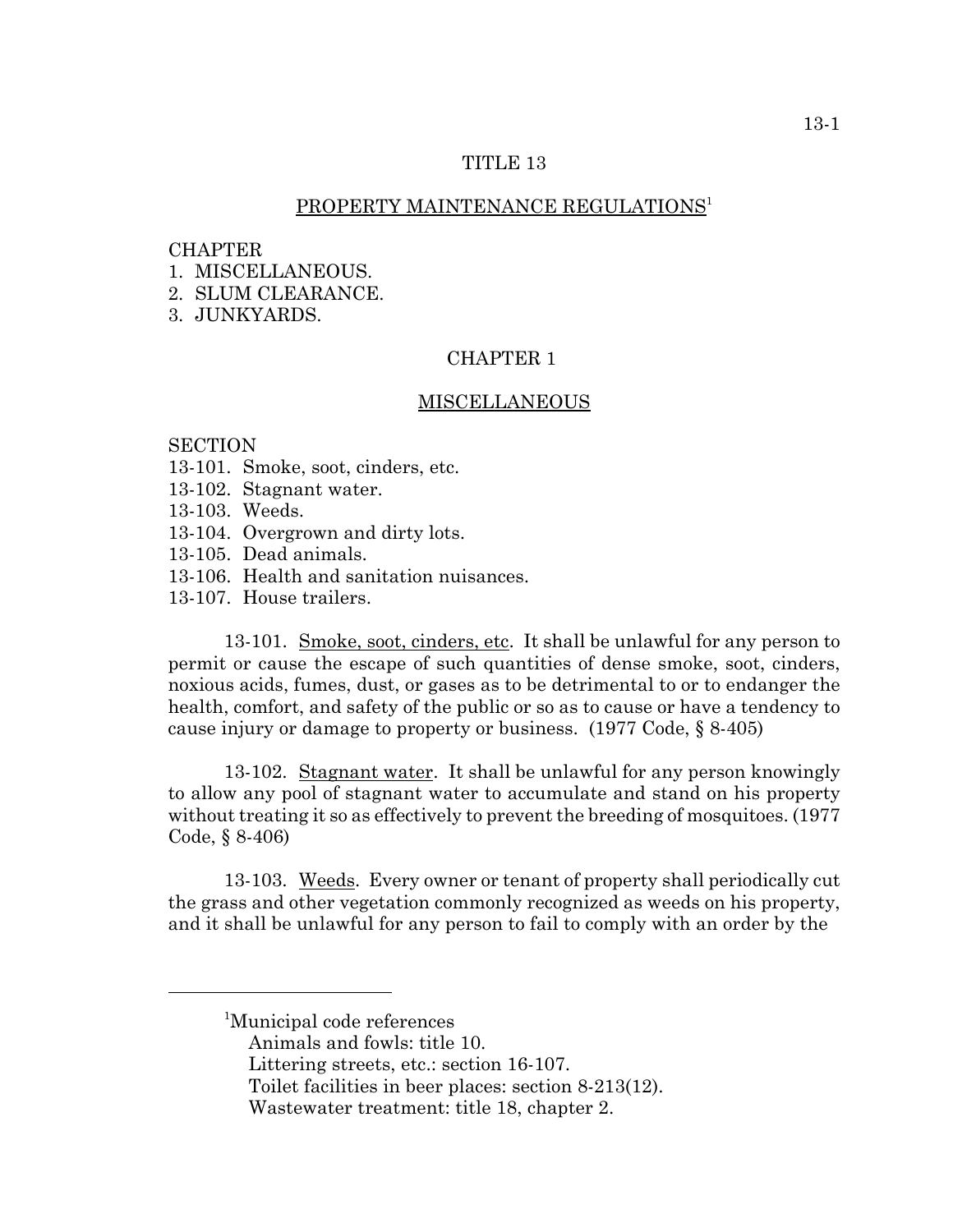city recorder, or code enforcement officer or chief of police to cut such vegetation when it has reached a height of over one (1) foot. (1977 Code,  $\S$  8-407, as amended by Ord. #494, § 1, Sept. 1997)

13-104. Overgrown and dirty lots.<sup>1</sup> (1) Prohibition. It shall be unlawful for any owner of record of any real property and/or occupant thereof to permit any of the following conditions that would be detrimental to the welfare of the surrounding community in that such conditions tend to interfere with the enjoyment of and reduce the value of private property; interfere with the comfort, health, safety, and well being of the public; create, extend, and aggravate urban blight; encourage the infestation of rodents or insects, including but not limited to:

(a) Create, maintain, or permit to be maintained on such property the uncontrolled growth of trees, vines, grass, or underbrush;

(b) Create, maintain, or permit to be maintained on such property the accumulation of dead or fallen trees and/or tree limbs;

(c) Create, maintain, or permit to be maintained on or in such property any unattended excavations or piles of dirt, gravel or other fill material;

(d) Allow the accumulation on such property of debris, trash, litter, or garbage.

(2) Deleted.

(3) Designation of public officer or department. The code enforcement officer and/or the code enforcement department, or its duly authorized representative shall be the appropriate department and/or person to enforce the provisions of this section.

(4) Notice to property owner. It shall be the duty of the department or person designated by the city commission to enforce this section to serve notice upon the owner of record in violation of subsection (1) above, a notice in plain language to remedy the condition within ten (10) days (or twenty (20) days if the owner of record is a carrier engaged in the transportation of property or is a utility transmitting communications, electricity, gas, liquids, steam, sewage, or other materials), excluding Saturdays, Sundays, and legal holidays. The notice shall be served upon the owner of record, either personally or by certified mail, but if the whereabouts of such person is unknown and the same cannot be

<sup>1</sup> Municipal code reference

Section 13-103 applies to cases where the city wishes to prosecute the offender in city court. Section 13-104 can be used when the city seeks to clean up the lot at the owner's expense and place a lien against the property for the cost of the clean-up but not to prosecute the owner in city court.

This title, chapter 2.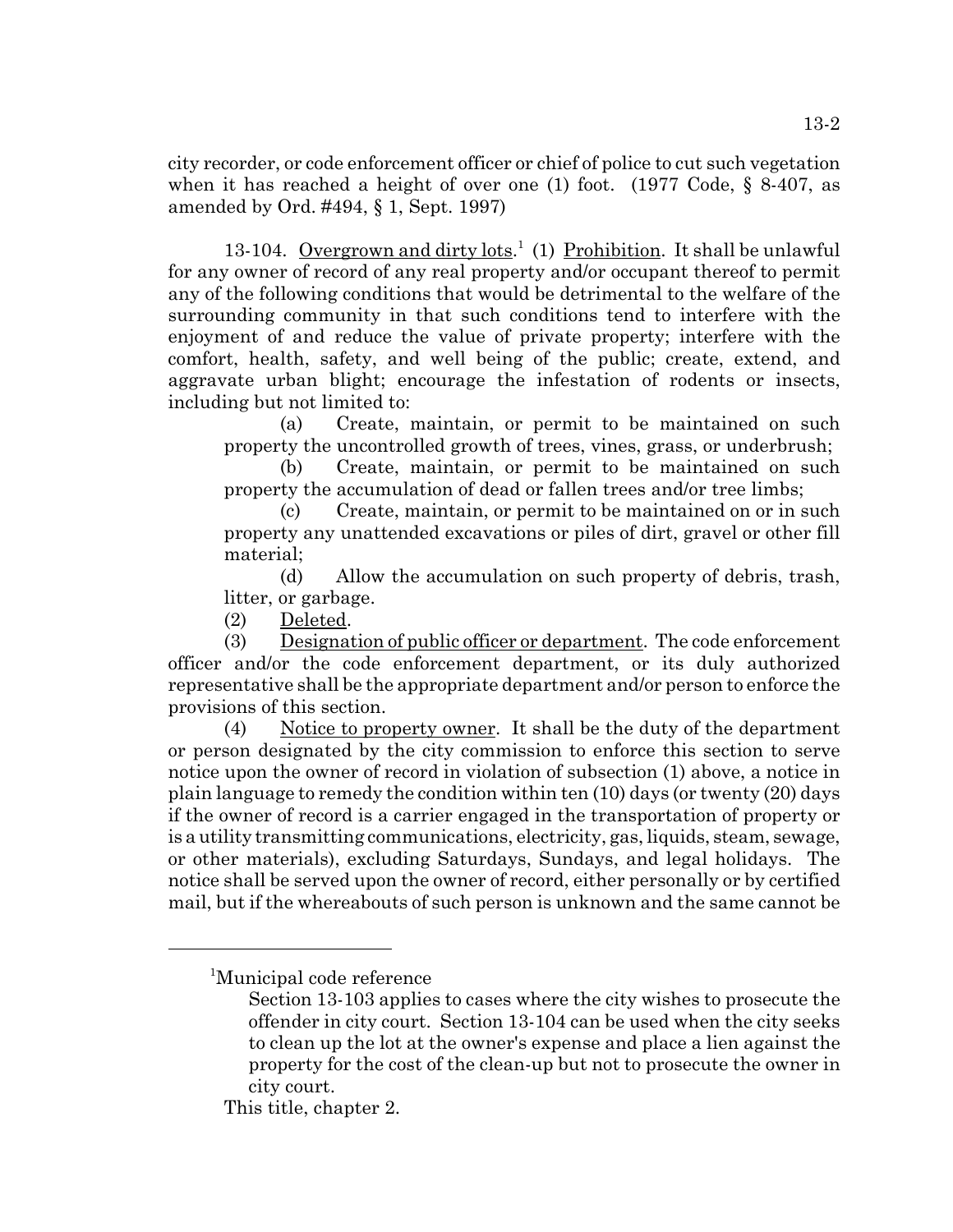ascertained by the public officer in the exercise of reasonable diligence, and the public officer shall make an affidavit to that effect, then the serving of such complaint or order upon such persons may be made by publishing the same once each week for two (2) consecutive weeks in a newspaper of general circulation within the city. In addition, a copy of such complaint or order shall be posted in a conspicuous place on the premises affected by the complaint or order.

(a) A brief statement that the owner is in violation of section 13-104 of the Collegedale Municipal Code, which has been enacted under the authority of Tennessee Code Annotated, section 6-54-113, and that the property of such owner may be cleaned-up at the expense of the owner and a lien placed against the property to secure the cost of the clean-up;

(b) The person, office, address, and telephone number of the department or person giving the notice;

(c) A cost estimate for remedying the noted condition, which shall be in conformity with the standards of cost in the city; and

(d) A place wherein the notified party may return a copy of the notice, indicating the desire for a hearing.

(5) Clean-up at property owner's expense. If the property owner of record fails or refuses to remedy the condition within ten (10) days after receiving the notice (twenty (20) days if the owner is a carrier engaged in the transportation of property or is a utility transmitting communications, electricity, gas, liquids, steam, sewage, or other materials), the department or person designated by the city commission to enforce the provisions of this section shall immediately cause the condition to be remedied or removed at a cost in conformity with reasonable standards, and the cost thereof shall be assessed against the owner of the property. Upon the filing of the notice with the office of the register of deeds in Hamilton County, the costs shall be a lien on the property in favor of the municipality, second only to liens of the state, county, and municipality for taxes, any lien of the municipality for special assessments, and any valid lien, right, or interest in such property duly recorded or duly perfected by filing, prior to the filing of such notice. These costs shall be placed on the tax rolls of the municipality as a lien and shall be added to property tax bills to be collected at the same time and in the same manner as property taxes are collected. If the owner fails to pay the costs, they may be collected at the same time and in the same manner as delinquent property taxes are collected and shall be subject to the same penalty and interest as delinquent property taxes.

(6) Appeal. The owner of record who is aggrieved by the determination and order of the public officer may appeal the determination and order to the city commission. The appeal shall be filed with the city recorder within ten (10) days following the receipt of the notice issued pursuant to subsection (3) above. The failure to appeal within this time shall, without exception, constitute a waiver of the right to a hearing.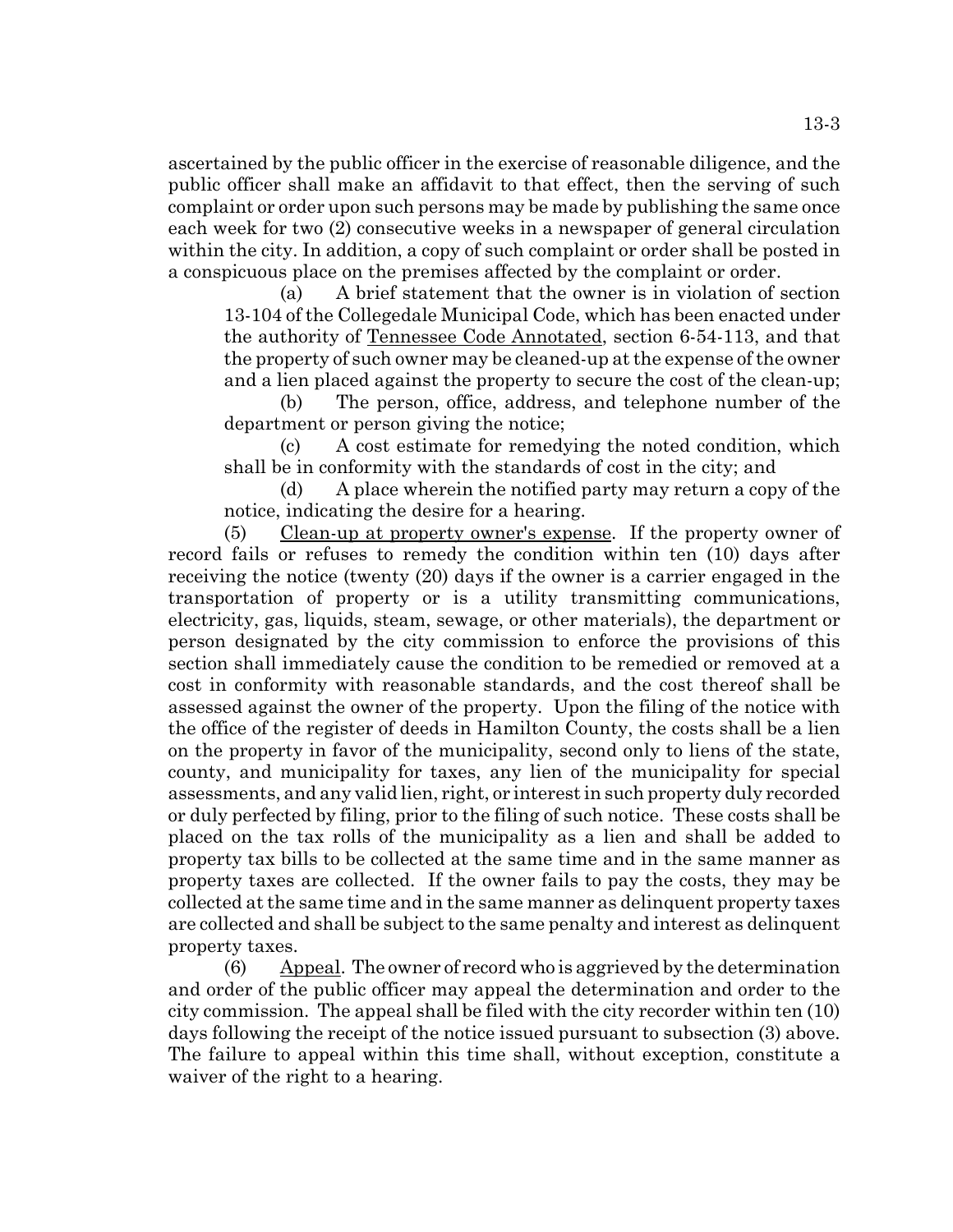(7) Judicial review. Any person aggrieved by an order or act of the city commission under subsection (5) above may seek judicial review of the order or act. The time period established in subsection (4) above shall be stayed during the pendency of judicial review.

(8) Supplemental nature of this section. The provisions of this section are in addition and supplemental to, and not in substitution for, any other provision in the municipal charter, this municipal code of ordinances or other applicable law which permits the city to proceed against an owner, tenant or occupant of property who has created, maintained, or permitted to be maintained on such property the growth of trees, vines, grass, weeds, underbrush and/or the accumulation of the debris, trash, litter, or garbage or any combination of the preceding elements, under its charter, any other provisions of this municipal code of ordinances or any other applicable law. (as amended by Ord. #494, §§ 2, 3, and 4, Sept. 1997, and Ord. #1058, July 2018 *Ch7\_11-4-19*)

13-105. Dead animals. Any person owning or having possession of any dead animal not intended for use as food shall promptly bury the same or notify the city recorder and dispose of such animal in such manner as the city recorder shall direct. (1977 Code, § 8-408)

13-106. Health and sanitation nuisances. It shall be unlawful for any person to permit any premises owned, occupied, or controlled by him to become or remain in a filthy condition, or permit the use or occupation of same in such a manner as to create noxious or offensive smells and odors in connection therewith, or to allow the accumulation or creation of unwholesome and offensive matter or the breeding of flies, rodents, or other vermin on the premises to the menace of the public health or the annoyance of people residing within the vicinity. (1977 Code, § 8-409)

13-107. House trailers. It shall be unlawful for any person to park, locate, or occupy any house trailer or portable building unless it complies with all plumbing, electrical, sanitary, and building provisions applicable to stationary structures and the proposed location conforms to the zoning provisions of the city and unless a permit therefor shall have been first duly issued by the building official, as provided for in the building code. (1977 Code,  $§ 8-404)$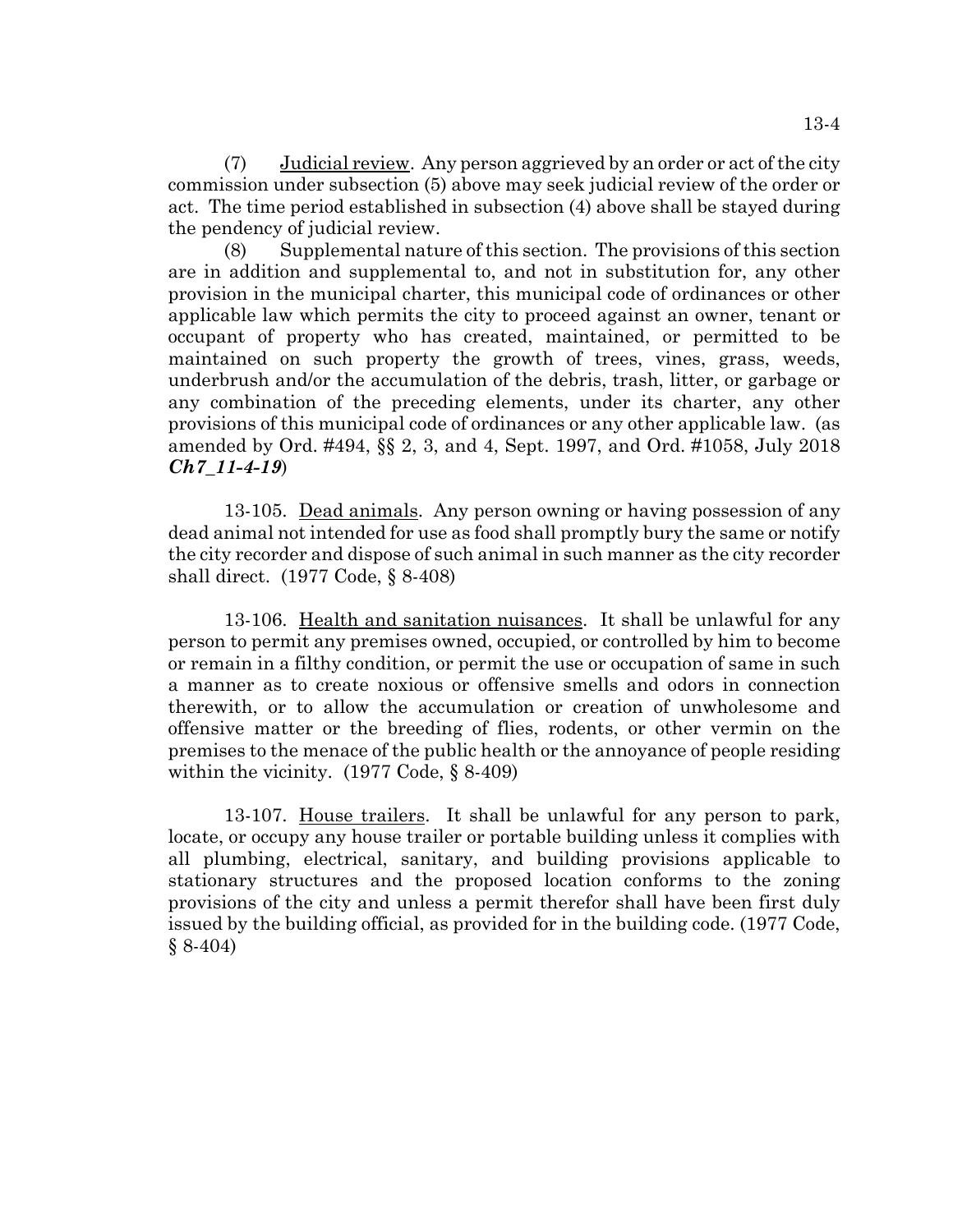# CHAPTER 2

# SLUM CLEARANCE<sup>1</sup>

# **SECTION**

13-201. Findings of board.

13-202. Definitions.

13-203. "Public officer" designated; powers.

13-204. Initiation of proceedings; hearings.

13-205. Orders to owners of unfit structures.

13-206. When public officer may repair, etc.

- 13-207. When public officer may remove or demolish.
- 13-208. Lien for expenses; sale of salvaged materials; other powers not limited.
- 13-209. Basis for a finding of unfitness.
- 13-210. Service of complaints or orders.
- 13-211. Enjoining enforcement of order.
- 13-212. Additional powers of public officer.
- 13-213. Powers conferred are supplemental.

13-201. Findings of board. Pursuant to Tennessee Code Annotated, section 13-21-101 et seq., the city commission finds that there exists in the city structures which are unfit for human occupation due to dilapidation, defects increasing the hazards of fire, accident or other calamities, lack of ventilation, light or sanitary facilities, or due to other conditions rendering such dwellings unsafe or insanitary, or dangerous or detrimental to the health, safety and morals, or otherwise inimical to the welfare of the residents of the city. (as amended by Ord. #1058, July 2018 *Ch7\_11-4-19*)

13-202. Definitions. (1) "Municipality" shall mean the City of Collegedale, Tennessee, and the areas encompassed within existing city limits or as hereafter annexed.

(2) "Governing body" shall mean the board of commissioners charged with governing the city.

(3) "Public officer" shall mean the officer or officers who are authorized by this chapter to exercise the powers prescribed herein and pursuant to Tennessee Code Annotated, section 13-21-101 et seq.

(4) "Public authority" shall mean any housing authority or any officer who is in charge of any department or branch of the government of the city or state relating to health, fire, building regulations, or other activities concerning structures in the city.

<sup>1</sup> State law reference

Tennessee Code Annotated, title 13, chapter 21.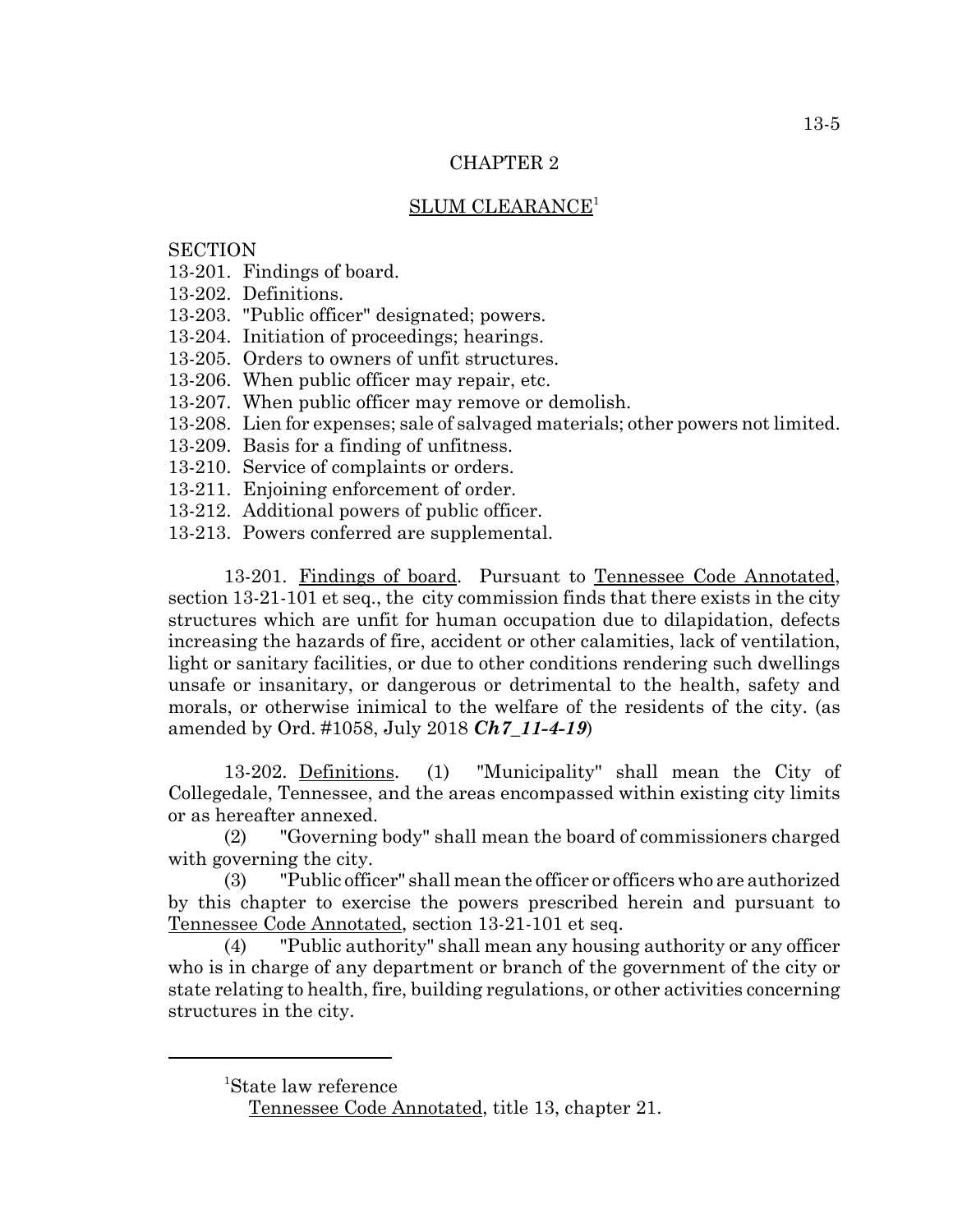(5) "Owner" shall mean the holder of title in fee simple and every mortgagee of record.

(6) "Parties in interest" shall mean all individuals, associations, corporations and others who have interests of record in a dwelling and any who are in possession thereof.

(7) "Structures" shall mean any building or structure, or part thereof, used for human occupation and intended to be so used, and includes any outhouses and appurtenances belonging thereto or usually enjoyed therewith.

13-203. "Public officer" designated; powers. There is hereby designated and appointed a "public officer," to be the building inspector of the city, to exercise the powers prescribed by this chapter, which powers shall be supplemental to all others held by the building inspector.

13-204. Initiation of proceedings; hearings. Whenever a petition is filed with the public officer by a public authority or by at least five (5) residents of the city charging that any structure is unfit for human occupancy or use, or whenever it appears to the public officer (on his own motion) that any structure is unfit for human occupation or use, the public officer shall, if his preliminary investigation discloses a basis for such charges, issue and cause to be served upon the owner of, and parties in interest of, such structure a complaint stating the charges in that respect and containing a notice that a hearing will be held before the public officer (or his designated agent) at a place therein fixed, not less than ten (10) days nor more than thirty (30) days after the service of the complaint; and the owner and parties in interest shall have the right to file an answer to the complaint and to appear in person, or otherwise, and give testimony at the time and place fixed in the complaint; and the rules of evidence prevailing in court of law or equity shall not be controlling in hearings before the public officer.

13-205. Orders to owners of unfit structures. If, after such notice and hearing as provided for in the preceding section, the public officer determines that the structure under consideration is unfit for human occupancy or use, he shall state in writing his finding of fact in support of such determination and shall issue and cause to be served upon the owner thereof an order: (1) if the repair, alteration or improvement of the structure can be made at a reasonable cost in relation to the value of the structure (not exceeding fifty percent [50%] of the reasonable value), requiring the owner, during the time specified in the order, to repair, alter, or improve such structure to render it fit for human occupancy or use or to vacate and close the structure for human occupancy or use; or (2) if the repair, alteration or improvement of said structure cannot be made at a reasonable cost in relation to the value of the structure (not to exceed fifty percent [50%] of the value of the premises), requiring the owner within the time specified in the order, to remove or demolish such structure.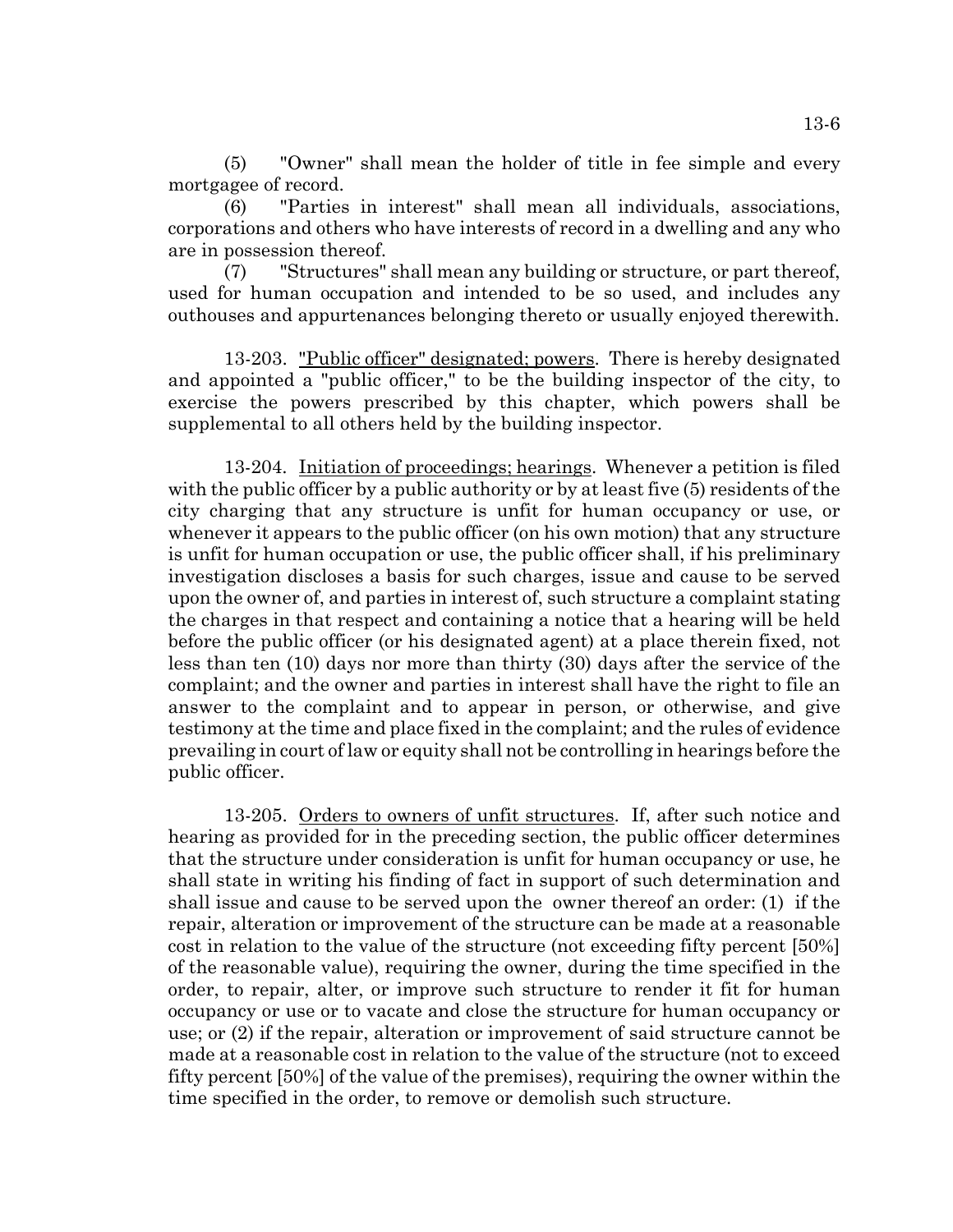13-206. When public officer may repair, etc. If the owner fails to comply with the order to repair, alter, or improve or to vacate and close the structure as specified in the preceding section hereof, the public officer may cause such structure to be repaired, altered, or improved, or to be vacated and closed; and the public officer may cause to be posted on the main entrance of any dwelling so closed, a placard with the following words: "This building is unfit for human occupancy or use; the use or occupation of this building for human occupancy or use is prohibited and unlawful."

13-207. When public officer may remove or demolish. If the owner fails to comply with an order, as specified above, to remove or demolish the structure, the public officer may cause such structure to be removed and demolished.

13-208. Lien for expenses; sale of salvaged materials; other powers not limited. The amount of the cost of such repairs, alterations or improvements, or vacating and closing, or removal or demolition by the public officer shall, upon the filing of the notice with the office of the register of deeds of Hamilton County be a lien on the property in favor of the municipality, second only to liens of the state, county and municipality for taxes, any lien of the municipality for special assessments, and any valid lien, right, or interest in such property duly recorded or duly perfected by filing, prior to the filing of such notice. These costs shall be collected by the municipal tax collector at the same time and in the same manner as property taxes are collected. If the owner fails to pay the costs, they may be collected at the same time and in the same manner as delinquent property taxes are collected and shall be subject to the same penalty and interest as delinquent property taxes. If the structure is removed or demolished by the public officer, he shall sell the materials of such structure and shall credit the proceeds of such sale against the cost of the removal or demolition, and any balance remaining shall be deposited in the chancery court of Hamilton County by the public officer, shall be secured in such manner as may be directed by such court, and shall be disbursed by such court provided, however, that nothing in this section shall be construed to impair or limit in any way the power of the City of Collegedale to define and declare nuisances and to cause their removal or abatement, by summary proceedings or otherwise.

13-209. Basis for a finding of unfitness. The public officer defined herein shall have the power and may determine that a structure is unfit for human occupation and use if he finds that conditions exist in such structure which are dangerous or injurious to the health, safety or morals of the occupants or users of such structure, the occupants or users of neighboring structures or other residents of the City of Collegedale; such conditions may include the following (without limiting the generality of the foregoing): defects therein increasing the hazards of fire, accident, or other calamities; lack of adequate ventilation, light,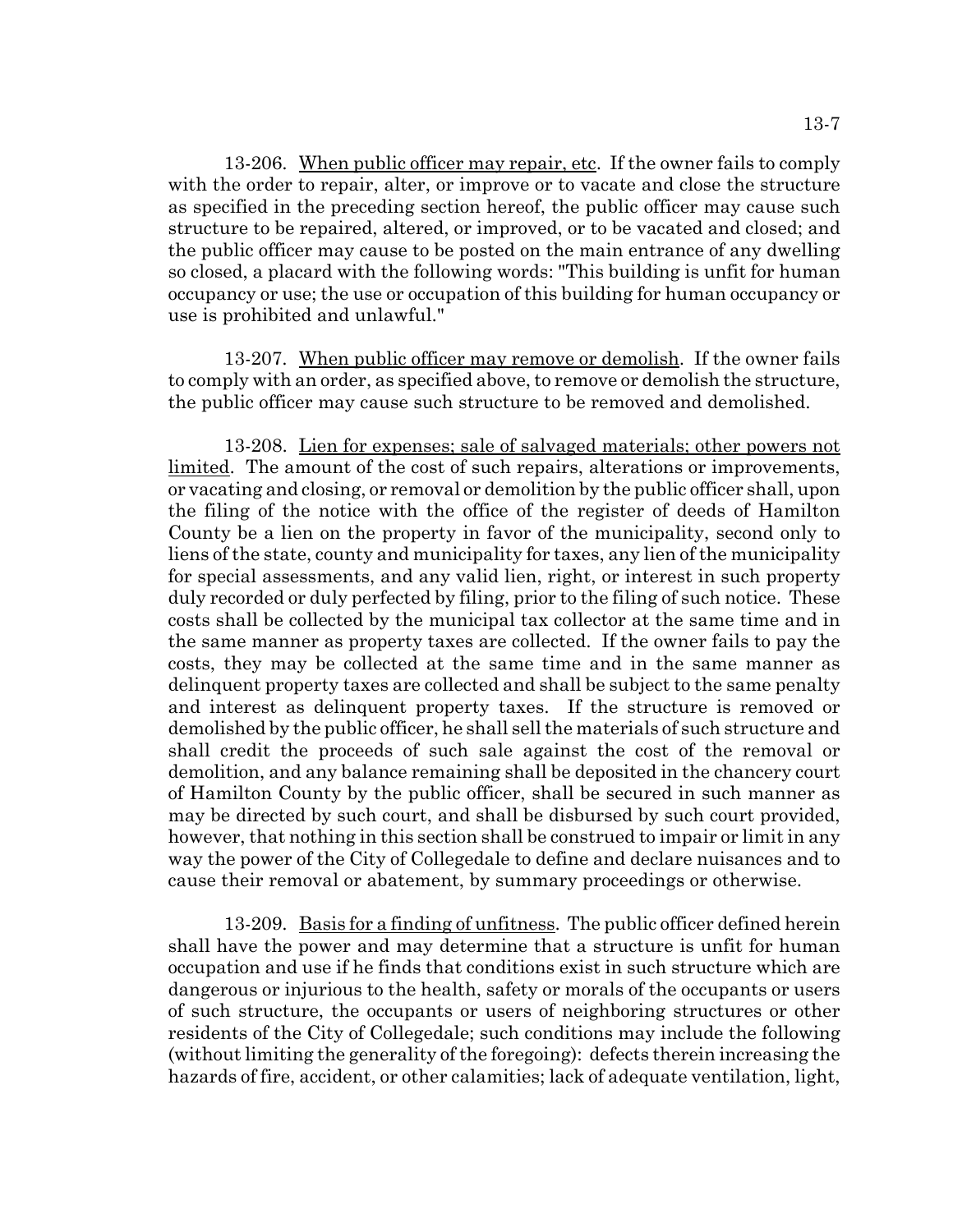or sanitary facilities; dilapidation; disrepair; structural defects; and uncleanliness.

13-210. Service of complaints or orders. Complaints or orders issued by the public officer pursuant to this chapter shall be served upon persons, either personally or by registered mail, but if the whereabouts of such person is unknown and the same cannot be ascertained by the public officer in the exercise of reasonable diligence, and the public officer shall make an affidavit to that effect, then the serving of such complaint or order upon such persons may be made by publishing the same once each week for two (2) consecutive weeks in a newspaper printed and published in the city. In addition, a copy of such complaint or order shall be posted in a conspicuous place on the premises affected by the complaint or order. A copy of such complaint or order shall also be filed for record in the Register's Office of Hamilton County, Tennessee, and such filing shall have the same force and effect as other lis pendens notices provided by law.

13-211. Enjoining enforcement of order. Any person affected by an order issued by the public officer served pursuant to this chapter may file a suit in chancery court for an injunction restraining the public officer from carrying out the provisions of the order, and the court may, upon the filing of such suit, issue a temporary injunction restraining the public officer pending the final disposition of the cause; provided, however, that within sixty (60) days after the posting and service of the order of the public officer, such person shall file such suit in the court.

The remedy provided herein shall be the exclusive remedy and no person affected by an order of the public officer shall be entitled to recover any damages for action taken pursuant to any order of the public officer, or because of noncompliance by such person with any order of the public officer.

13-212. Additional powers of public officer. The public officer, in order to carry out and effectuate the purposes and provisions of this chapter, shall have the following powers in addition to those otherwise granted herein:

(1) To investigate conditions of the structures in the city in order to determine which structures therein are unfit for human occupation or use;

(2) To administer oaths, affirmations, examine witnesses and receive evidence;

(3) To enter upon premises for the purpose of making examination, provided that such entry shall be made in such manner as to cause the least possible inconvenience to the persons in possession;

(4) To appoint and fix the duties of such officers, agents and employees as he deems necessary to carry out the purposes of this chapter; and

(5) To delegate any of his functions and powers under this chapter to such officers and agents as he may designate.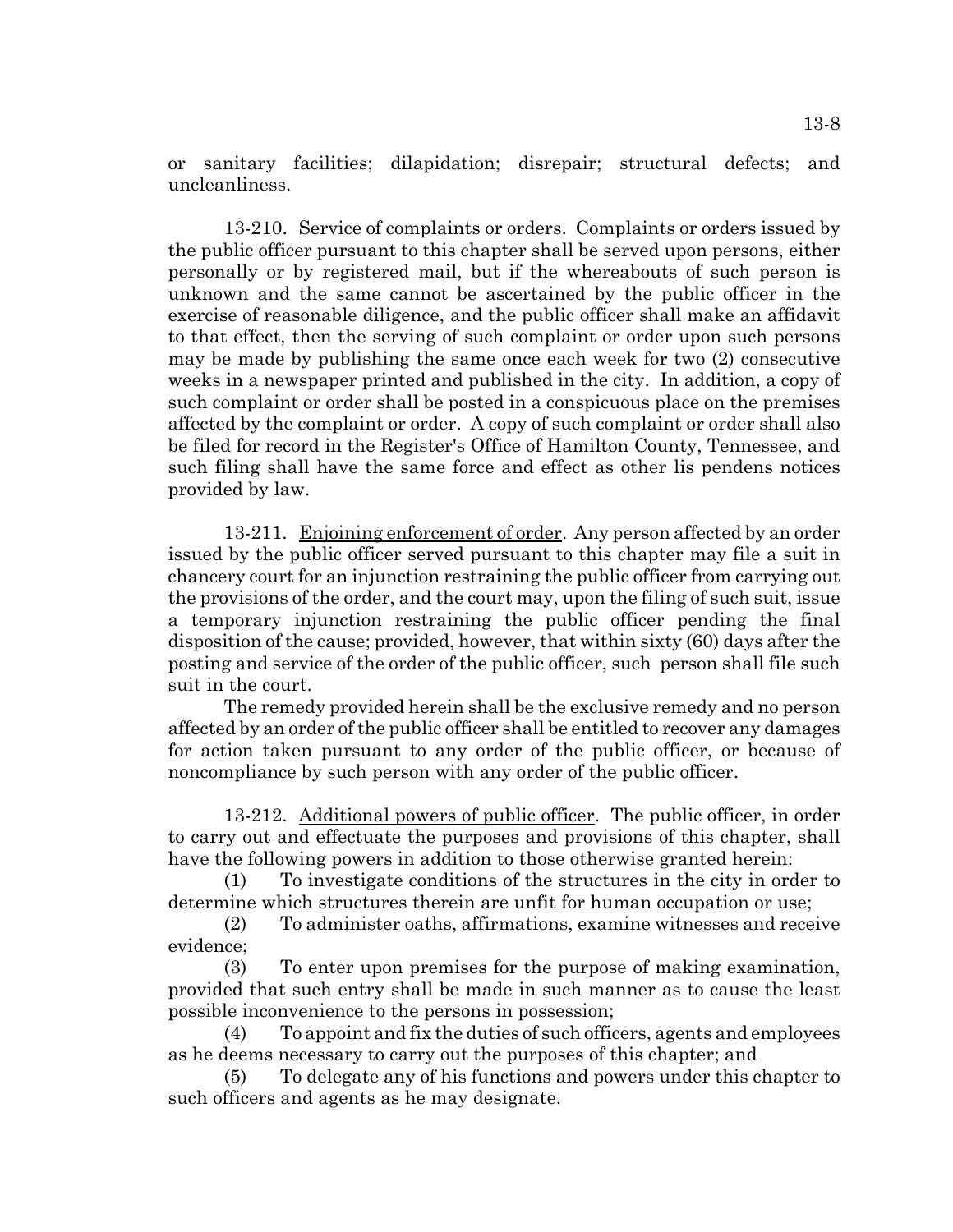13-213. Powers conferred are supplemental. This chapter shall not be construed to abrogate or impair the powers of the city with regard to the enforcement of the provisions of its charter or any other ordinances or regulations, nor to prevent or punish violations thereof, and the powers conferred by this chapter shall be in addition and supplemental to the powers conferred by the charter and other laws.